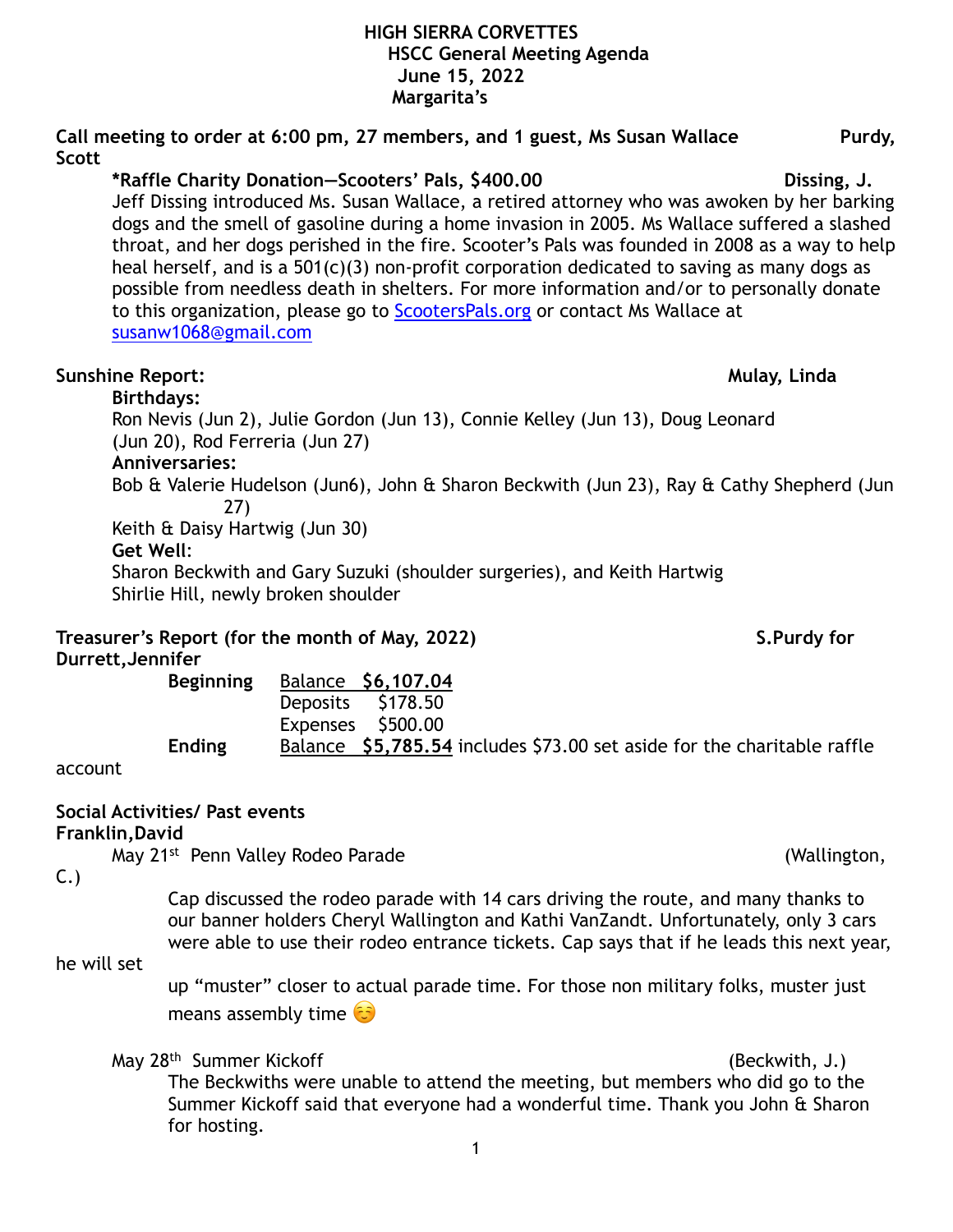# June 1st Studio Movie (Boyes, B.)

*Top Gun-Maverick* was our movie de jour, with 20 people meeting up at the Studio Movie Grill in Rocklin to enjoy food and the movie. Becky led folks from Grass Valley, but she forgot that the "80" on the Hwy 80 signs do not equal the speed limit, and had to wait for MANY cars to catch up. Oh dear, what's a corvette driver to do?

# June 11<sup>th</sup> Alleghany Run Johnson, S.

Steve talked about great roads and a great time by the 7-8 cars, and food at Casey's. Unfortunately the museum had not opened yet, so this is something to look forward to later.

# **Upcoming Events/ Committee Reports**

July 4<sup>th</sup> Lake Wildwood Fireworks Show **Reifel, G.** And Reifel, G. Please RSVP to Bonnie and Gareld no later than July 3rd if you plan to come, as the Lake Wildwood gate needs our names in order to be admitted. Come at 7:00 PM, and as Bonnie said, "You bring the party, we'll provide the place". You need to bring your own chairs, either an appetizer or dessert to share, BYOB, and stay for camaraderie and fireworks. Plan to stay after the fireworks to let traffic die down, and enjoy ice tea and decaf coffee or tea.

July 14<sup>th</sup> Sardine Lake Dash N' Dine **Purdy, S.** Purdy, S. 11 couples are planning to attend with dinner beginning at 6:00 pm for a wonderful view and a great food. Many are staying overnight at Sierra Pines in the Harringtons, at Sierra City. More info to come!

# Aug  $13<sup>th</sup>$  Reno Cars N' Coffee and National Auto Museum Trip Booth, J./

# Franklin,D.

David discussed this run on behalf of Jim Booth. Plan to leave Grass Valley by 07:15 AM, travel up Hwy 49 to Hwy 20, connecting to Hwy 80 and end up in Reno for a light breakfast at a private car club (please consider a small donation for your food since they don't official charge us). Later, travel together to the National Auto Museum (formerly Harrah's Car Museum). It's a good thing if you're a senior because admission is a mere \$13.00. Go to [automuesum.org](http://www.automuseum.org) for more information. RSVP to Jim no later than August 1<sup>st</sup>.

Aug 20<sup>th</sup> Outdoor Movie Night Franklin, D.

Unfortunately, the June 4<sup>th</sup> movie was cancelled due to Mother Nature and it's a good thing since it rained about the time our movie would have ended. Plan to attend in August for food, fun, and a good movie. David asked if members wanted *Hatari!* again with John Wayne, or possibly *It Takes A Thief* with Cary Grant. Gee, John Wayne or Cary Grant? Ladies' choice?

Anniversary Trip - Morro Bay update—Hearst Castle, Great American Seafood Boyes, B.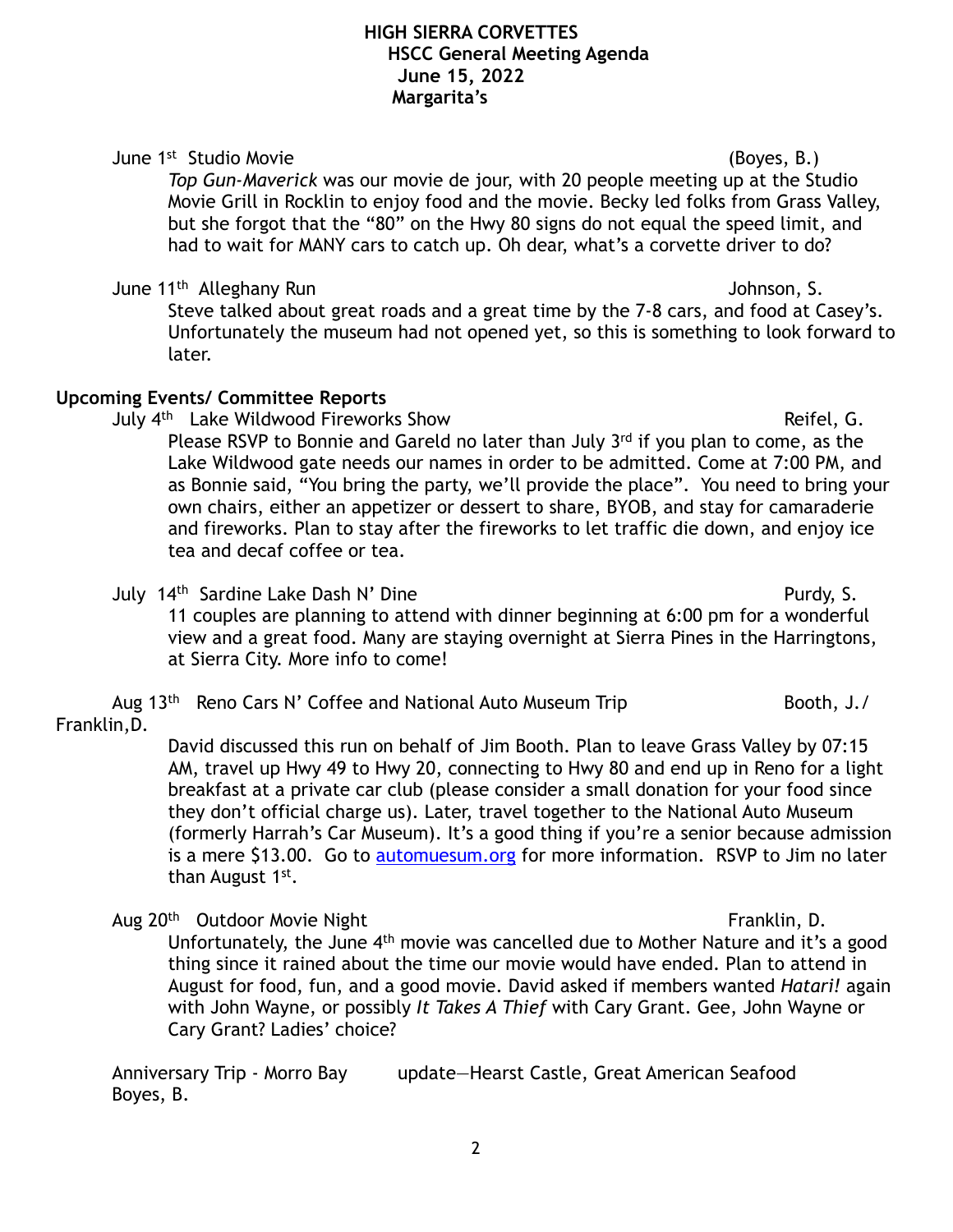Restaruant, Sunset Cruise, Zip Lines *Your final payment to J.Durrett no later than* 

### *Aug 1st*

Becky explained that she and Tom made another trip down to Morro Bay to confirm contacts, dates, and get pricing for our activities. It is very important that all members going need to understand that HSCC must write one check to secure our spots, so we must prepay for our activities and Wednesday's dinner. Thank you again to Rick Utermoehlen for setting up Wednesday's dinner.

\*Tues Sept 13<sup>th</sup> - Dinner at our hotel, menu & details to follow, prepay based on

## entrée

 Wed Sept 14th -- breakfast at 0845, *San Simeon Bar & Grill*, order off menu, separate checks

\*Wed Sept 14<sup>th -</sup> Hearst Castle private tour, \$27.50 per person, prepay, details to follow

 \*Wed Sept 14th – dinner at *The Great American Fish Factory*, prepay based on entrée \*Thursday Sept 15th —Sunset Cruise, \$89.00 per person, prepay

 \*Zip Lines…RSVP to Becky, min 8 members needed, prepay \$109 per person, waiver req'd

# **Racing Committee Report Suzuki, Gary Area and Suzuki, Gary Area and Suzuki, Gary Area and Suzuki, Gary Area and Suzuki, Gary Area and Suzuki, Gary Area and Suzuki, Gary Area and Suzuki, Gary Area and Suzuki, Gary Area and**

Check the WSCC site for this year's racing schedule: [wscc.net](https://wscc.net/) Check on Hooked on Driving for their schedule: [www.hookedondriving.com](http://www.hookedondriving.com) Check Northern California Racing Club (NCRC): **[www.ncracing.org](http://www.ncracing.org)** 

## **Old Business Purdy, Scott** *Purdy, Scott**Purdy, Scott* **<b>Purdy, Scott**

VP Candidate, final nominations

Scott reminded the members that Steve Johnson is our Vice President candidate, and asked for any other nominations. No further names were offered, so the official vote for the VP candidate position will be held during the July meeting, with installation of officers at the August meeting.

Pictures are still needed of events or activities from January 2022.

Scott reminded us that Mary Jayne Emmons also needs a picture of you and your car for our website.

HSCC Logo Hats for purchase, \$17.00. Clothing with HSCC logo Franklin,

## Debbie

If you are thinking of purchasing either a hat or a t-shirt or jacket with our HSC club logo before the Anniversary trip to Morro Bay, you need to order soon. Call or email Debbie and she will get your order.

### **New Business Franklin,**

### **David**

Nevada City 4th of July Parade

Scott asked if there was any interest in participating in the parade held in Nevada City. Please reply to Scott if you want to attend.

Monthly Board Meetings **Purdy, Scott**